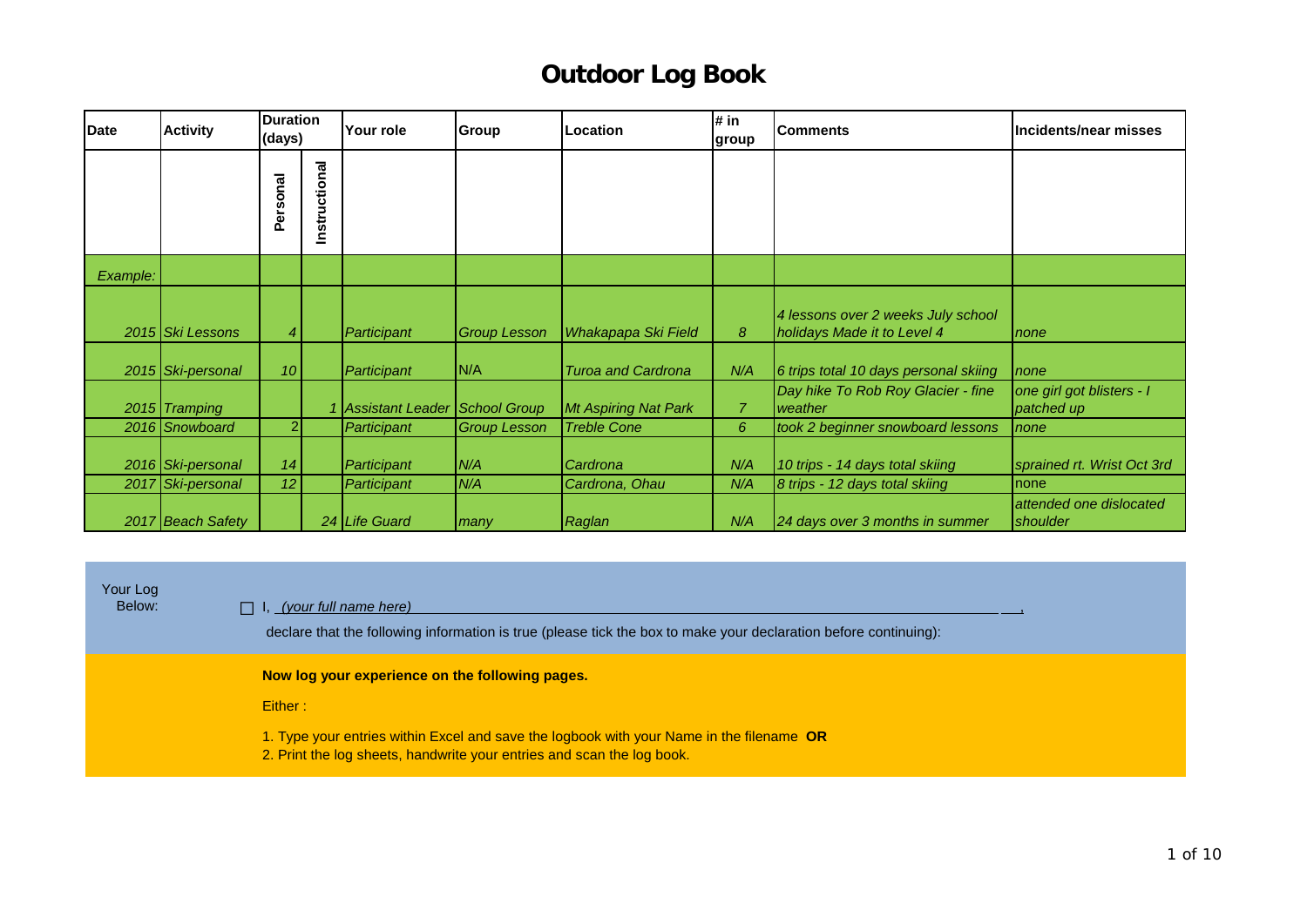| Date | <b>Activity</b> | <b>Duration</b><br>(days) |               | Your role | Group | Location | # in<br>group | <b>Comments</b> | Incidents/near misses |
|------|-----------------|---------------------------|---------------|-----------|-------|----------|---------------|-----------------|-----------------------|
|      |                 | Personal                  | Instructional |           |       |          |               |                 |                       |
|      |                 |                           |               |           |       |          |               |                 |                       |
|      |                 |                           |               |           |       |          |               |                 |                       |
|      |                 |                           |               |           |       |          |               |                 |                       |
|      |                 |                           |               |           |       |          |               |                 |                       |
|      |                 |                           |               |           |       |          |               |                 |                       |
|      |                 |                           |               |           |       |          |               |                 |                       |
|      |                 |                           |               |           |       |          |               |                 |                       |
|      |                 |                           |               |           |       |          |               |                 |                       |
|      |                 |                           |               |           |       |          |               |                 |                       |
|      |                 |                           |               |           |       |          |               |                 |                       |
|      |                 |                           |               |           |       |          |               |                 |                       |
|      |                 |                           |               |           |       |          |               |                 |                       |
|      |                 |                           |               |           |       |          |               |                 |                       |
|      |                 |                           |               |           |       |          |               |                 |                       |
|      |                 |                           |               |           |       |          |               |                 |                       |
|      |                 |                           |               |           |       |          |               |                 |                       |
|      |                 |                           |               |           |       |          |               |                 |                       |
|      |                 |                           |               |           |       |          |               |                 |                       |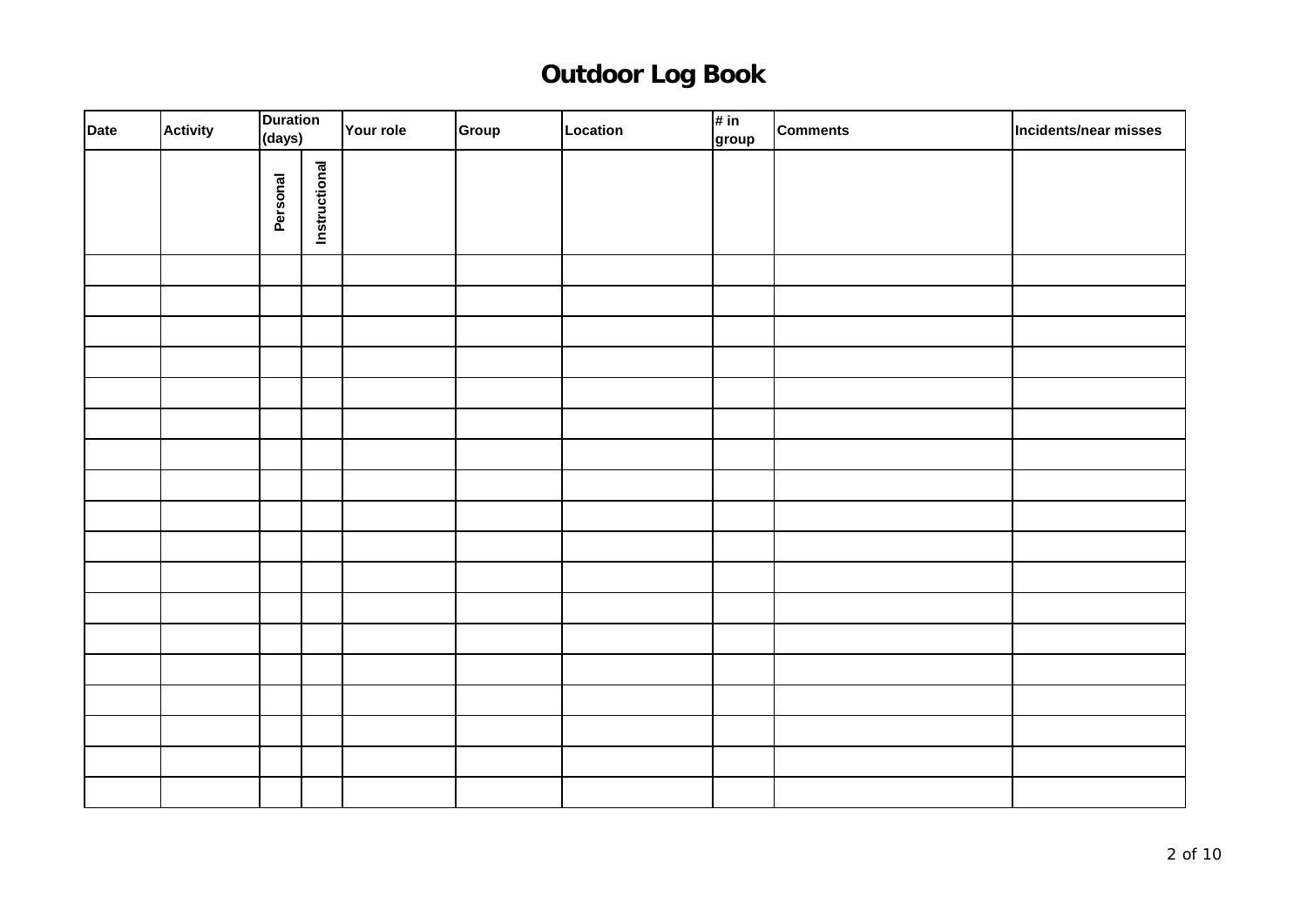| Date | <b>Activity</b> | <b>Duration</b><br>(days) |               | Your role | Group | Location | # in<br>group | <b>Comments</b> | Incidents/near misses |
|------|-----------------|---------------------------|---------------|-----------|-------|----------|---------------|-----------------|-----------------------|
|      |                 | Personal                  | Instructional |           |       |          |               |                 |                       |
|      |                 |                           |               |           |       |          |               |                 |                       |
|      |                 |                           |               |           |       |          |               |                 |                       |
|      |                 |                           |               |           |       |          |               |                 |                       |
|      |                 |                           |               |           |       |          |               |                 |                       |
|      |                 |                           |               |           |       |          |               |                 |                       |
|      |                 |                           |               |           |       |          |               |                 |                       |
|      |                 |                           |               |           |       |          |               |                 |                       |
|      |                 |                           |               |           |       |          |               |                 |                       |
|      |                 |                           |               |           |       |          |               |                 |                       |
|      |                 |                           |               |           |       |          |               |                 |                       |
|      |                 |                           |               |           |       |          |               |                 |                       |
|      |                 |                           |               |           |       |          |               |                 |                       |
|      |                 |                           |               |           |       |          |               |                 |                       |
|      |                 |                           |               |           |       |          |               |                 |                       |
|      |                 |                           |               |           |       |          |               |                 |                       |
|      |                 |                           |               |           |       |          |               |                 |                       |
|      |                 |                           |               |           |       |          |               |                 |                       |
|      |                 |                           |               |           |       |          |               |                 |                       |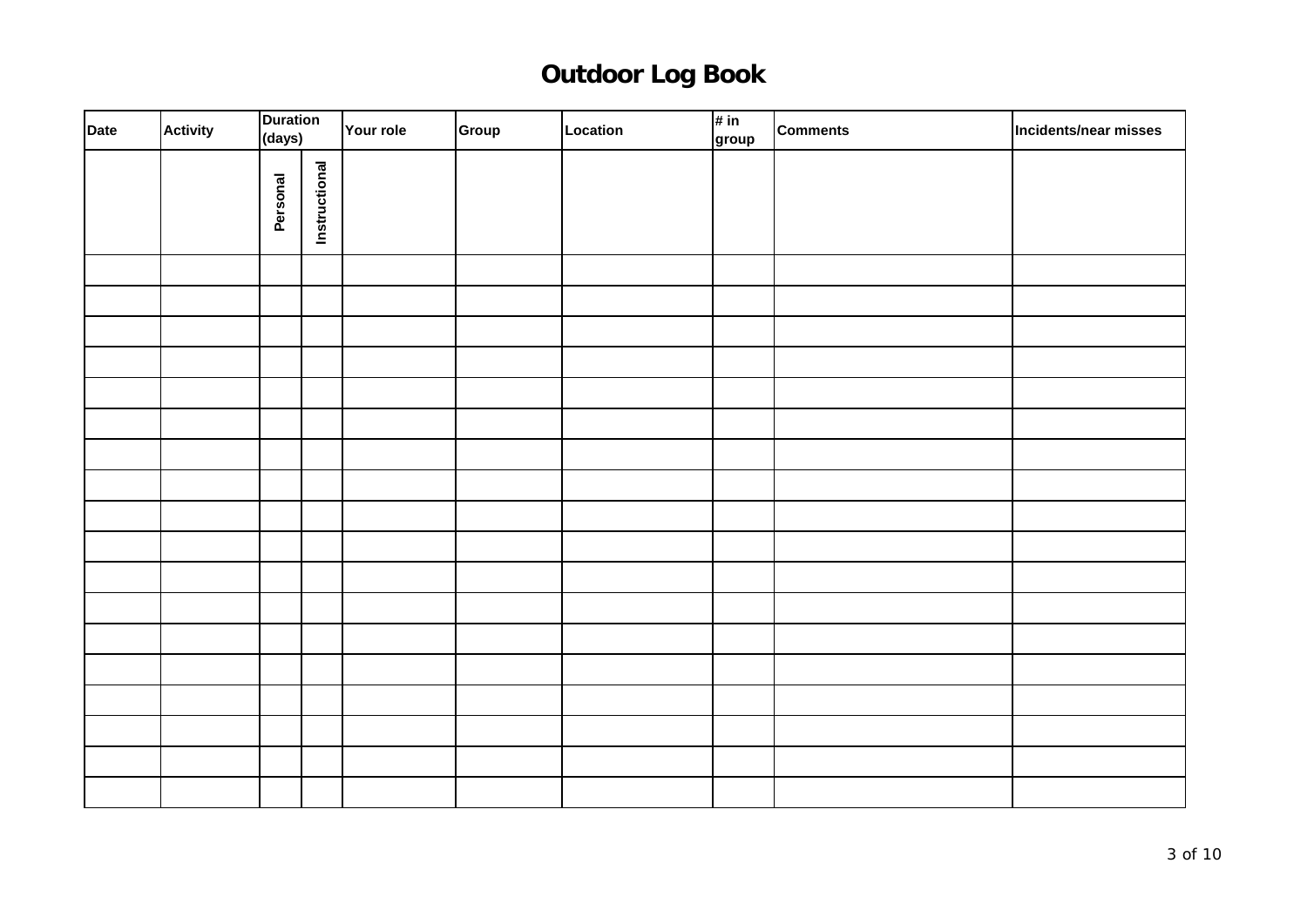| Date | <b>Activity</b> | <b>Duration</b><br>(days) |               | Your role | Group | Location | # in<br>group | <b>Comments</b> | Incidents/near misses |
|------|-----------------|---------------------------|---------------|-----------|-------|----------|---------------|-----------------|-----------------------|
|      |                 | Personal                  | Instructional |           |       |          |               |                 |                       |
|      |                 |                           |               |           |       |          |               |                 |                       |
|      |                 |                           |               |           |       |          |               |                 |                       |
|      |                 |                           |               |           |       |          |               |                 |                       |
|      |                 |                           |               |           |       |          |               |                 |                       |
|      |                 |                           |               |           |       |          |               |                 |                       |
|      |                 |                           |               |           |       |          |               |                 |                       |
|      |                 |                           |               |           |       |          |               |                 |                       |
|      |                 |                           |               |           |       |          |               |                 |                       |
|      |                 |                           |               |           |       |          |               |                 |                       |
|      |                 |                           |               |           |       |          |               |                 |                       |
|      |                 |                           |               |           |       |          |               |                 |                       |
|      |                 |                           |               |           |       |          |               |                 |                       |
|      |                 |                           |               |           |       |          |               |                 |                       |
|      |                 |                           |               |           |       |          |               |                 |                       |
|      |                 |                           |               |           |       |          |               |                 |                       |
|      |                 |                           |               |           |       |          |               |                 |                       |
|      |                 |                           |               |           |       |          |               |                 |                       |
|      |                 |                           |               |           |       |          |               |                 |                       |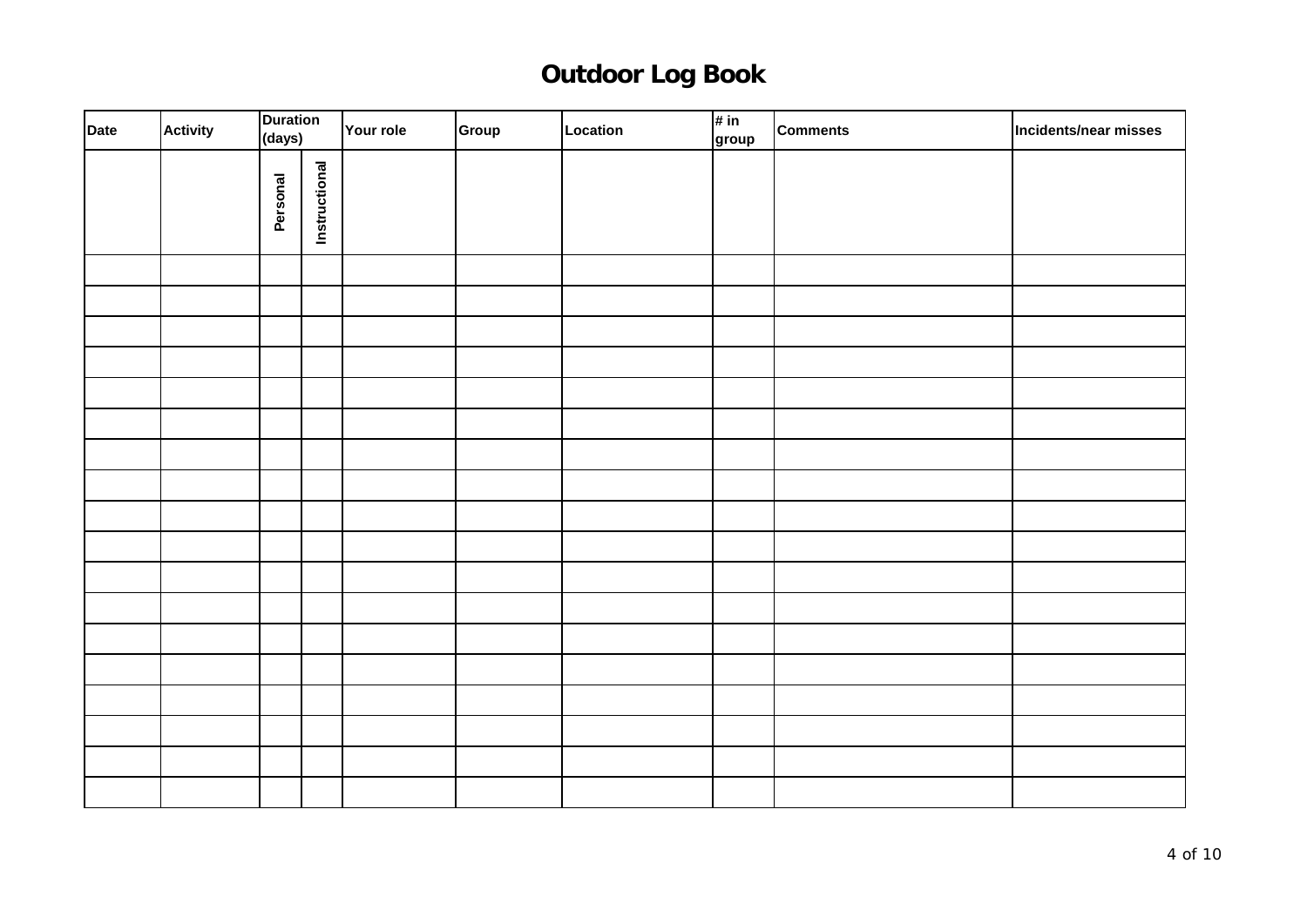| Date | <b>Activity</b> | <b>Duration</b><br>(days) |               | Your role | Group | Location | # in<br>group | <b>Comments</b> | Incidents/near misses |
|------|-----------------|---------------------------|---------------|-----------|-------|----------|---------------|-----------------|-----------------------|
|      |                 | Personal                  | Instructional |           |       |          |               |                 |                       |
|      |                 |                           |               |           |       |          |               |                 |                       |
|      |                 |                           |               |           |       |          |               |                 |                       |
|      |                 |                           |               |           |       |          |               |                 |                       |
|      |                 |                           |               |           |       |          |               |                 |                       |
|      |                 |                           |               |           |       |          |               |                 |                       |
|      |                 |                           |               |           |       |          |               |                 |                       |
|      |                 |                           |               |           |       |          |               |                 |                       |
|      |                 |                           |               |           |       |          |               |                 |                       |
|      |                 |                           |               |           |       |          |               |                 |                       |
|      |                 |                           |               |           |       |          |               |                 |                       |
|      |                 |                           |               |           |       |          |               |                 |                       |
|      |                 |                           |               |           |       |          |               |                 |                       |
|      |                 |                           |               |           |       |          |               |                 |                       |
|      |                 |                           |               |           |       |          |               |                 |                       |
|      |                 |                           |               |           |       |          |               |                 |                       |
|      |                 |                           |               |           |       |          |               |                 |                       |
|      |                 |                           |               |           |       |          |               |                 |                       |
|      |                 |                           |               |           |       |          |               |                 |                       |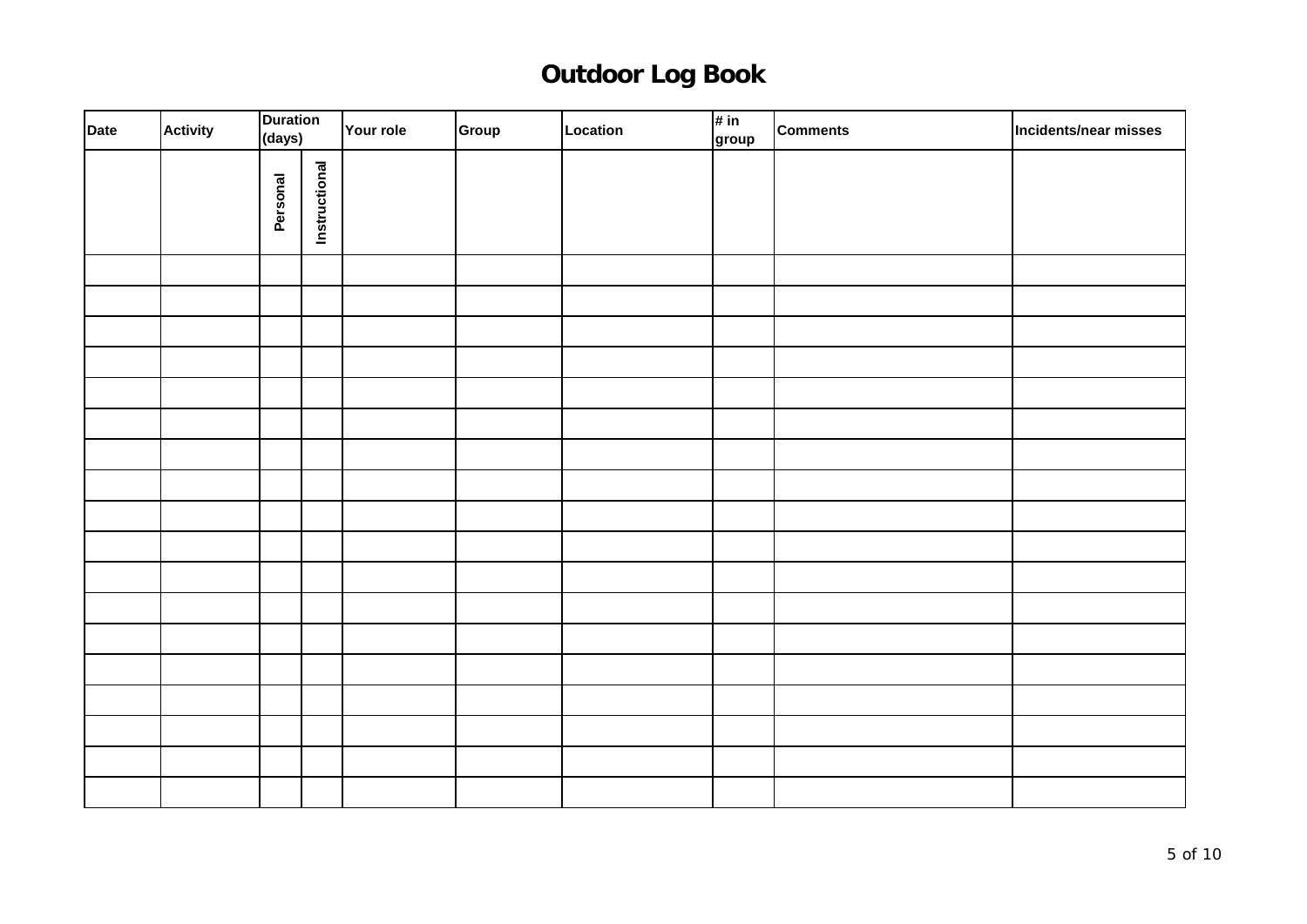| Date | <b>Activity</b> | <b>Duration</b><br>(days) |               | Your role | Group | Location | # in<br>group | <b>Comments</b> | Incidents/near misses |
|------|-----------------|---------------------------|---------------|-----------|-------|----------|---------------|-----------------|-----------------------|
|      |                 | Personal                  | Instructional |           |       |          |               |                 |                       |
|      |                 |                           |               |           |       |          |               |                 |                       |
|      |                 |                           |               |           |       |          |               |                 |                       |
|      |                 |                           |               |           |       |          |               |                 |                       |
|      |                 |                           |               |           |       |          |               |                 |                       |
|      |                 |                           |               |           |       |          |               |                 |                       |
|      |                 |                           |               |           |       |          |               |                 |                       |
|      |                 |                           |               |           |       |          |               |                 |                       |
|      |                 |                           |               |           |       |          |               |                 |                       |
|      |                 |                           |               |           |       |          |               |                 |                       |
|      |                 |                           |               |           |       |          |               |                 |                       |
|      |                 |                           |               |           |       |          |               |                 |                       |
|      |                 |                           |               |           |       |          |               |                 |                       |
|      |                 |                           |               |           |       |          |               |                 |                       |
|      |                 |                           |               |           |       |          |               |                 |                       |
|      |                 |                           |               |           |       |          |               |                 |                       |
|      |                 |                           |               |           |       |          |               |                 |                       |
|      |                 |                           |               |           |       |          |               |                 |                       |
|      |                 |                           |               |           |       |          |               |                 |                       |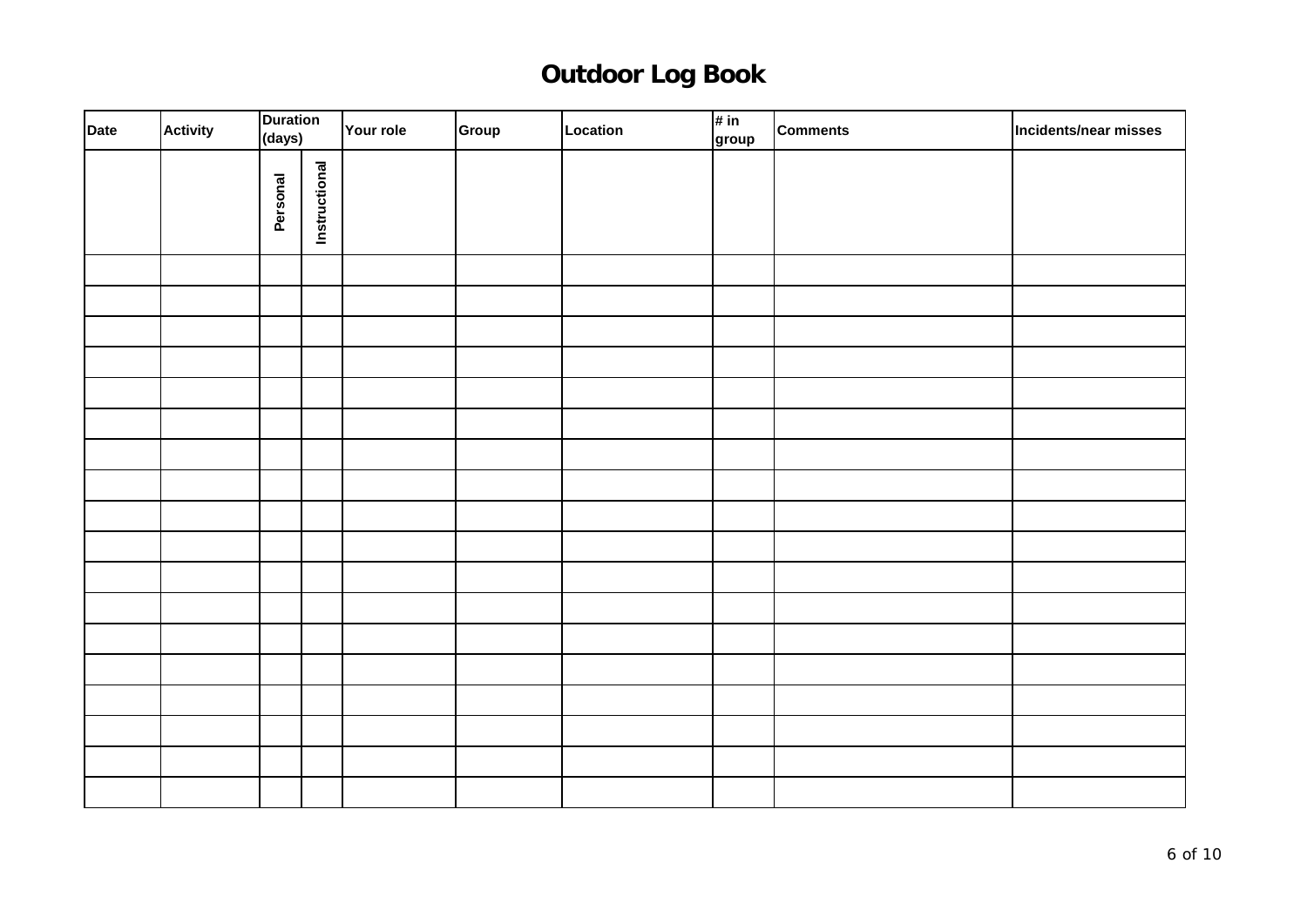| Date | <b>Activity</b> | <b>Duration</b><br>(days) |               | Your role | Group | Location | # in<br>group | <b>Comments</b> | Incidents/near misses |
|------|-----------------|---------------------------|---------------|-----------|-------|----------|---------------|-----------------|-----------------------|
|      |                 | Personal                  | Instructional |           |       |          |               |                 |                       |
|      |                 |                           |               |           |       |          |               |                 |                       |
|      |                 |                           |               |           |       |          |               |                 |                       |
|      |                 |                           |               |           |       |          |               |                 |                       |
|      |                 |                           |               |           |       |          |               |                 |                       |
|      |                 |                           |               |           |       |          |               |                 |                       |
|      |                 |                           |               |           |       |          |               |                 |                       |
|      |                 |                           |               |           |       |          |               |                 |                       |
|      |                 |                           |               |           |       |          |               |                 |                       |
|      |                 |                           |               |           |       |          |               |                 |                       |
|      |                 |                           |               |           |       |          |               |                 |                       |
|      |                 |                           |               |           |       |          |               |                 |                       |
|      |                 |                           |               |           |       |          |               |                 |                       |
|      |                 |                           |               |           |       |          |               |                 |                       |
|      |                 |                           |               |           |       |          |               |                 |                       |
|      |                 |                           |               |           |       |          |               |                 |                       |
|      |                 |                           |               |           |       |          |               |                 |                       |
|      |                 |                           |               |           |       |          |               |                 |                       |
|      |                 |                           |               |           |       |          |               |                 |                       |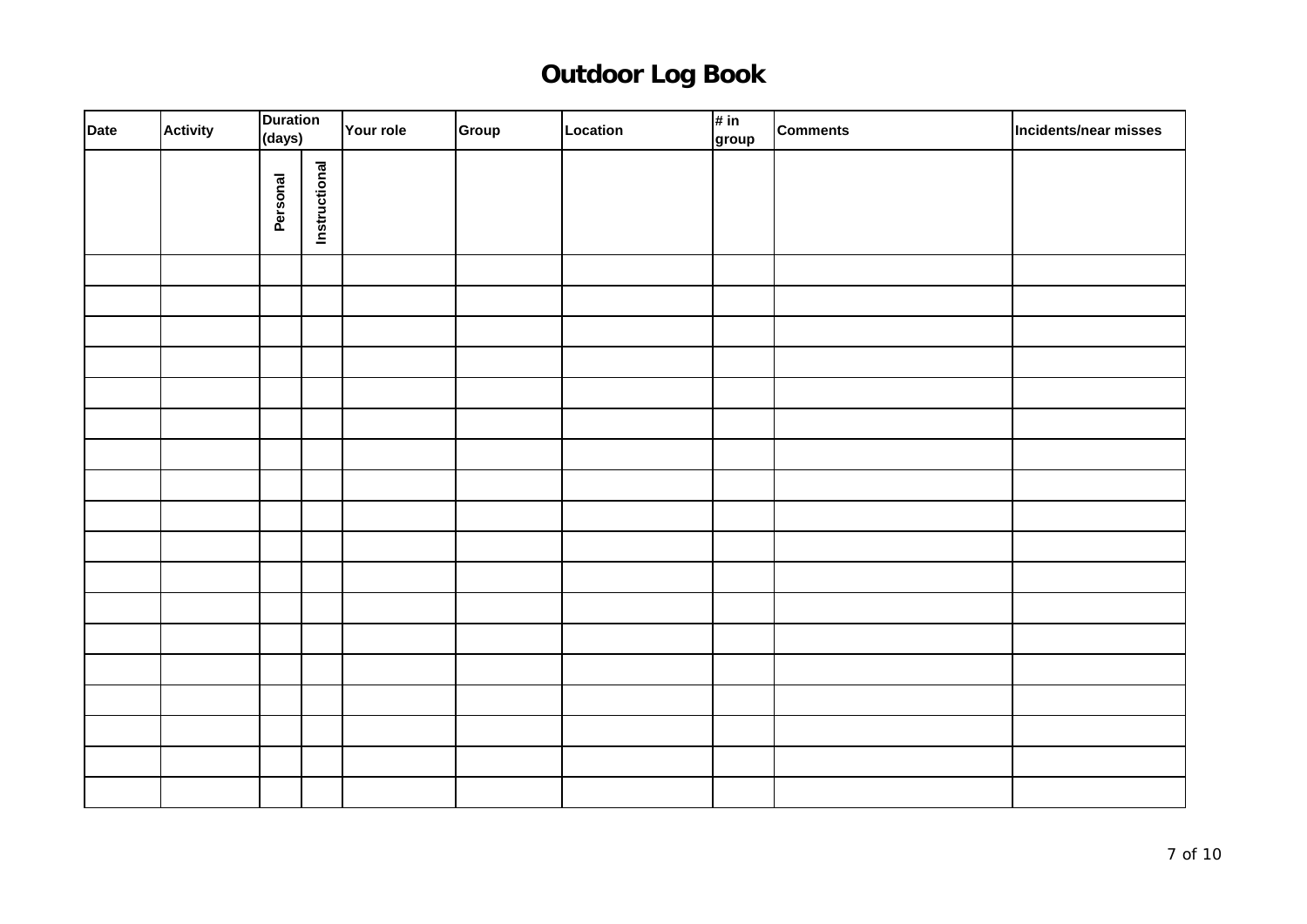| Date | <b>Activity</b> | <b>Duration</b><br>(days) |               | Your role | Group | Location | # in<br>group | <b>Comments</b> | Incidents/near misses |
|------|-----------------|---------------------------|---------------|-----------|-------|----------|---------------|-----------------|-----------------------|
|      |                 | Personal                  | Instructional |           |       |          |               |                 |                       |
|      |                 |                           |               |           |       |          |               |                 |                       |
|      |                 |                           |               |           |       |          |               |                 |                       |
|      |                 |                           |               |           |       |          |               |                 |                       |
|      |                 |                           |               |           |       |          |               |                 |                       |
|      |                 |                           |               |           |       |          |               |                 |                       |
|      |                 |                           |               |           |       |          |               |                 |                       |
|      |                 |                           |               |           |       |          |               |                 |                       |
|      |                 |                           |               |           |       |          |               |                 |                       |
|      |                 |                           |               |           |       |          |               |                 |                       |
|      |                 |                           |               |           |       |          |               |                 |                       |
|      |                 |                           |               |           |       |          |               |                 |                       |
|      |                 |                           |               |           |       |          |               |                 |                       |
|      |                 |                           |               |           |       |          |               |                 |                       |
|      |                 |                           |               |           |       |          |               |                 |                       |
|      |                 |                           |               |           |       |          |               |                 |                       |
|      |                 |                           |               |           |       |          |               |                 |                       |
|      |                 |                           |               |           |       |          |               |                 |                       |
|      |                 |                           |               |           |       |          |               |                 |                       |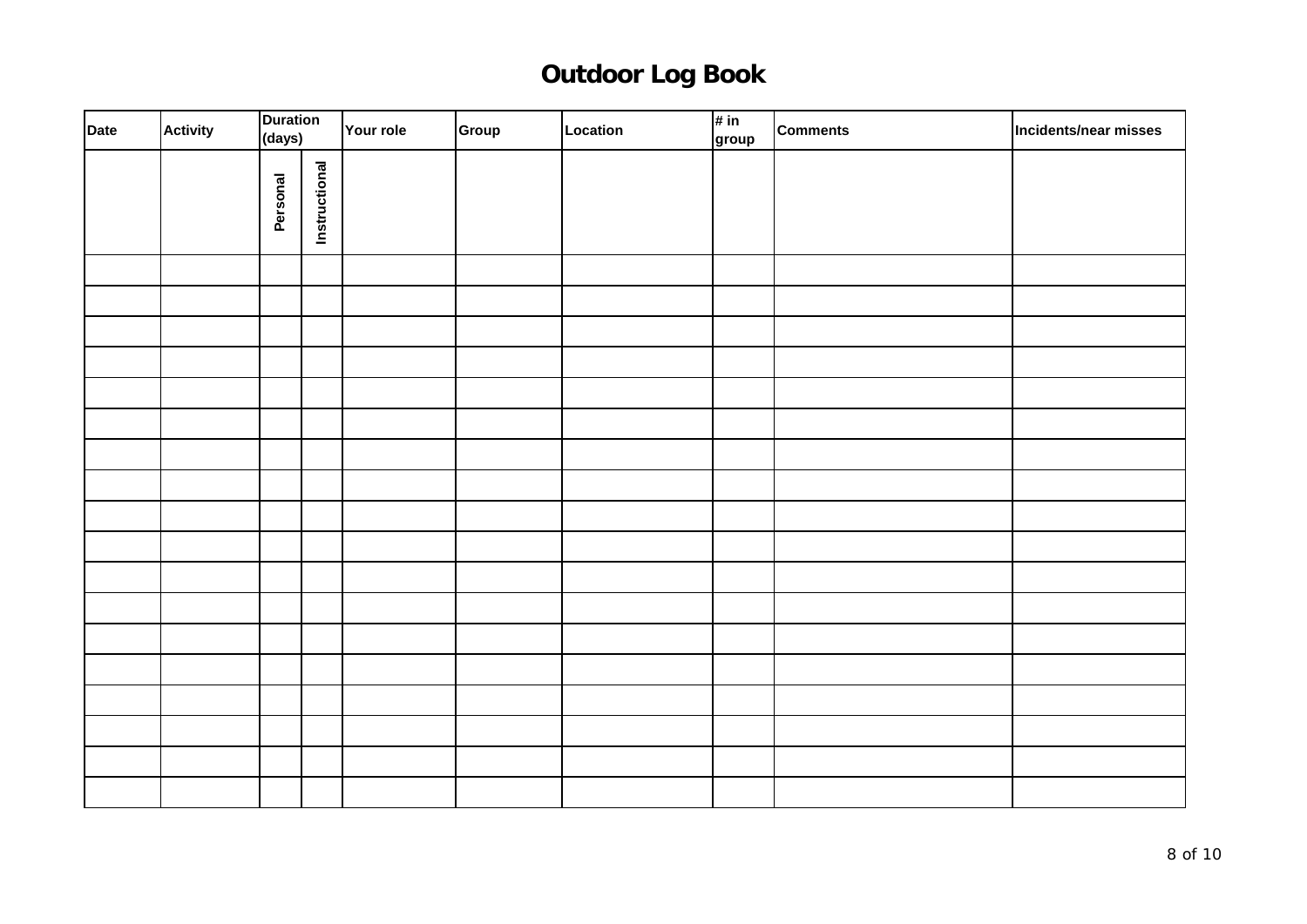| Date | <b>Activity</b> | <b>Duration</b><br>(days) |               | Your role | Group | Location | # in<br>group | <b>Comments</b> | Incidents/near misses |
|------|-----------------|---------------------------|---------------|-----------|-------|----------|---------------|-----------------|-----------------------|
|      |                 | Personal                  | Instructional |           |       |          |               |                 |                       |
|      |                 |                           |               |           |       |          |               |                 |                       |
|      |                 |                           |               |           |       |          |               |                 |                       |
|      |                 |                           |               |           |       |          |               |                 |                       |
|      |                 |                           |               |           |       |          |               |                 |                       |
|      |                 |                           |               |           |       |          |               |                 |                       |
|      |                 |                           |               |           |       |          |               |                 |                       |
|      |                 |                           |               |           |       |          |               |                 |                       |
|      |                 |                           |               |           |       |          |               |                 |                       |
|      |                 |                           |               |           |       |          |               |                 |                       |
|      |                 |                           |               |           |       |          |               |                 |                       |
|      |                 |                           |               |           |       |          |               |                 |                       |
|      |                 |                           |               |           |       |          |               |                 |                       |
|      |                 |                           |               |           |       |          |               |                 |                       |
|      |                 |                           |               |           |       |          |               |                 |                       |
|      |                 |                           |               |           |       |          |               |                 |                       |
|      |                 |                           |               |           |       |          |               |                 |                       |
|      |                 |                           |               |           |       |          |               |                 |                       |
|      |                 |                           |               |           |       |          |               |                 |                       |